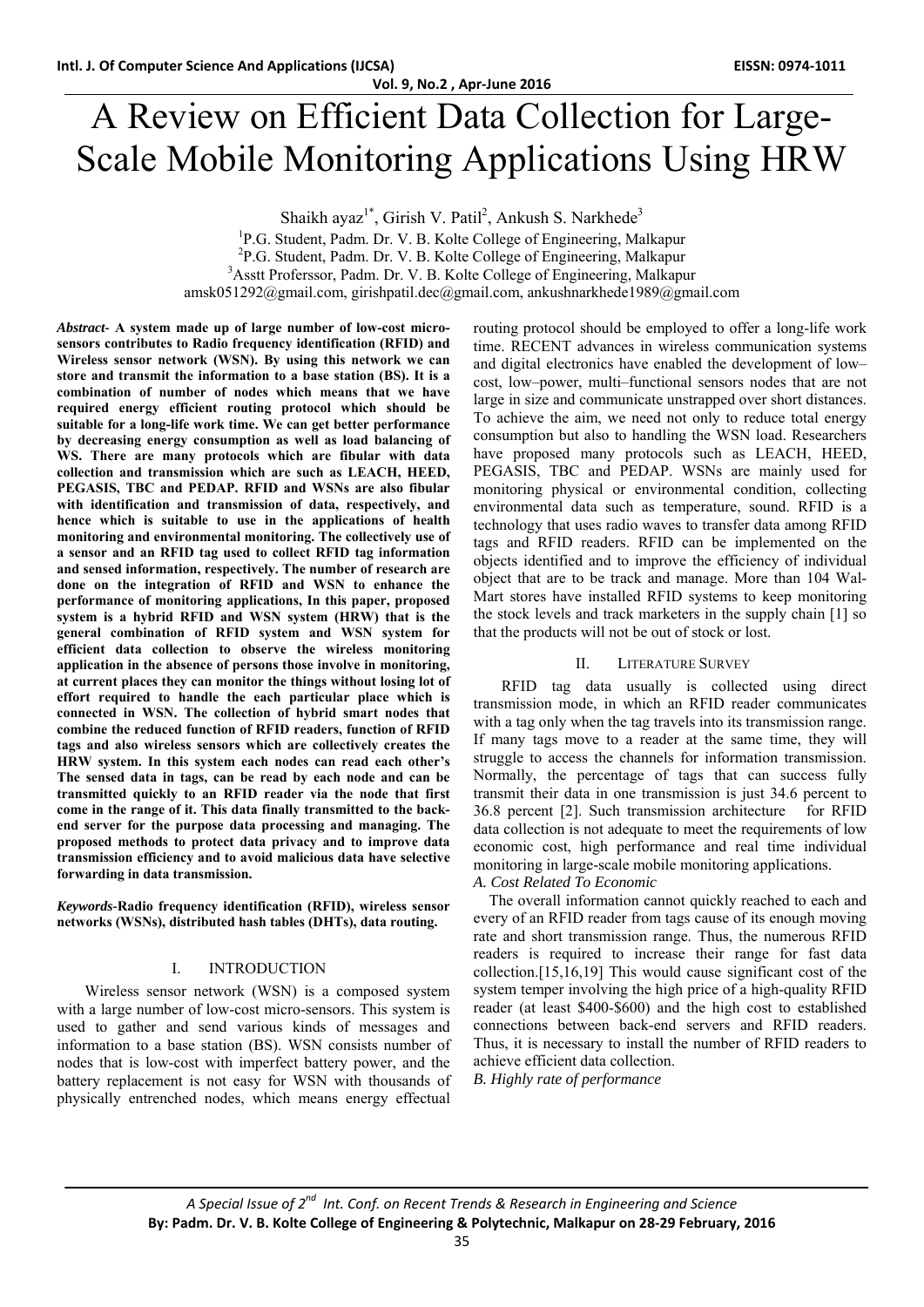In general RFID monitoring applications, the reader is need to rapidly manage several tags at different distances at the same time, such type of application is that supply chain management and baggage checking in Delta Airlines. An RFID reader can only read tags in its range, due to limited communication bandwidth, background noise, multi-path fading and channel accessing continuation between tags, would may be cause the poorer performance of the data collection. These problems can be reduced by using transmitting data in short distances via the multipath data transmission mode in WSNs.

## *C. Real-time individual monitoring*

 In applications that require real-time monitoring on particular objects (e.g., in real-time monitoring system that has the capability to monitor physiological parameters from multiple patient body. In this system, a coordinator node has attached on patient body to collect the information in the form of signals by using sensors and sends them to the base station.[20] The attached sensors on patient's body form a wireless body sensor network (WBSN) and they are able to sense or capture the information related to body such as the heart rate, blood pressure and so on. This system can detect the abnormal conditions and send a SMS/E-mail to the physician.), retrieval of individual objects is most necessary. But it is require the number of sensors and RFID tag which is too much affected on no of factor. [20] Though the integration of a sensor and an RFID tag helps to gather both RFID tag and sensed information from objects, rapidly collecting the information still it is a big challenge to handle it.

## III. COMPARATIVE STUDY AMONG VARIOUS DATA COLLECTION **METHODS**

The communication efficiency can be improved by multihop message transmission mode in HRW. However, such method introduces security and privacy risks. Low-cost RFID nodes are not capable to large coverage and can be deployed in open environment, thus the intruders can easily physically entrance and take control of these nodes. The intruders can collect all the information in the negotiated nodes and use the negotiated nodes to obtain sensitive information and can disturb system functions. Thus, in this section, we consider two security threats arising from node Compromise attacks data manipulation and data selective forwarding.

In this paper, in this paper the proposed technology is a  $IV$ . Hybrid RFID and WSN system (HRW) that has a broadly integrates the RFID and WSN data transmission modes for efficient data collection in large-scale monitoring applications (e.g., environmental and health monitoring) abbreviated as HRW. Impose the integration to reduce the numerous requirement of RFID readers hence economic cost and improve the data transmission efficiency. The new types of nodes used by HRW called Hybrid Smart Nodes (smart nodes/nodes in short) that has combine function of RFID tags, and reduced function RFID readers with sensors in wireless sensor network. The system mainly consists of three

components: RFID readers, smart nodes, and the back-end server infrastructure. The RFID readers collect data from smart nodes and transmit the data to the infrastructure. The summarize contribution of this paper is as below.

*A. Active data transmission* 

 Inspired by the multi-hop transmission mode in WSNs, rather than passively waiting for RFID readers to read data, data is actively transmitted by smart node to readers in a multihop manner. Smart nodes read tag data between each other. In this way, beside of reading each and every tag one by one when they move into the reading range, RFID reader can receive the information in the form of a bunch from group of tags by reading only one first-come across node. As a result, the channel contention and noise interference can be reduced significantly while data exchanging. In the traditional WSN, a node in the sleeping mode cannot involve such type of activities like receiving and forwarding data. In HRW, a node can read data from the RFID tag of another node even if it is in sleep mode, which greatly increases transmission efficiency.[11]

### *B. Algorithms to enhance efficiency*

 The further improvement of information collection efficiency by letting cluster nodes replicates their data to each other or to one specified cluster head that has high encountering frequency with cluster nodes and RFID readers. We also propose a tag clean-up algorithm to remove delivered data from tags to reduce transmission overhead.

*C. Security strategies* 

 In the proposed system to handle efficient data transmission two security threats are used to enhance privacy and security risks. First one is selective data forwarding and second one is data cleaning algorithm which clean the unnecessary data which is not long needed.

 The widespread imitation and trace-driven experimental results show that the number of RFID readers can be reduces by using HRW.[9,10] The transmission delay of each node, and the demand on the capacity of tags, compared to the general RFID monitoring system. The effectiveness of proposed algorithms is also shows by results to enhance the efficiency and security. In this paper the proposed system work to improve or to enhance the performance of HRW with cluster-based data transmission in such a way of cloud computing and also implemented some security mechanisms.

### COMPONENT OF HYBRID RFID AND WSN SYSTEM (HRW)

Smart node is a part of HRW which is typically made up with the following components.

- Sensors: Sensor is device which is used to sense the information and data and has transmission function. But the sensors used in this system not has any transmission function it is used to gathered only sensed data and environmental data (e.g., pressure, temperature) from hosts and RFID tag. As the normal RFID tag.
- Tags: An RFID tag is included of an integrated circuit (called an IC or chip) joined to an antenna that has been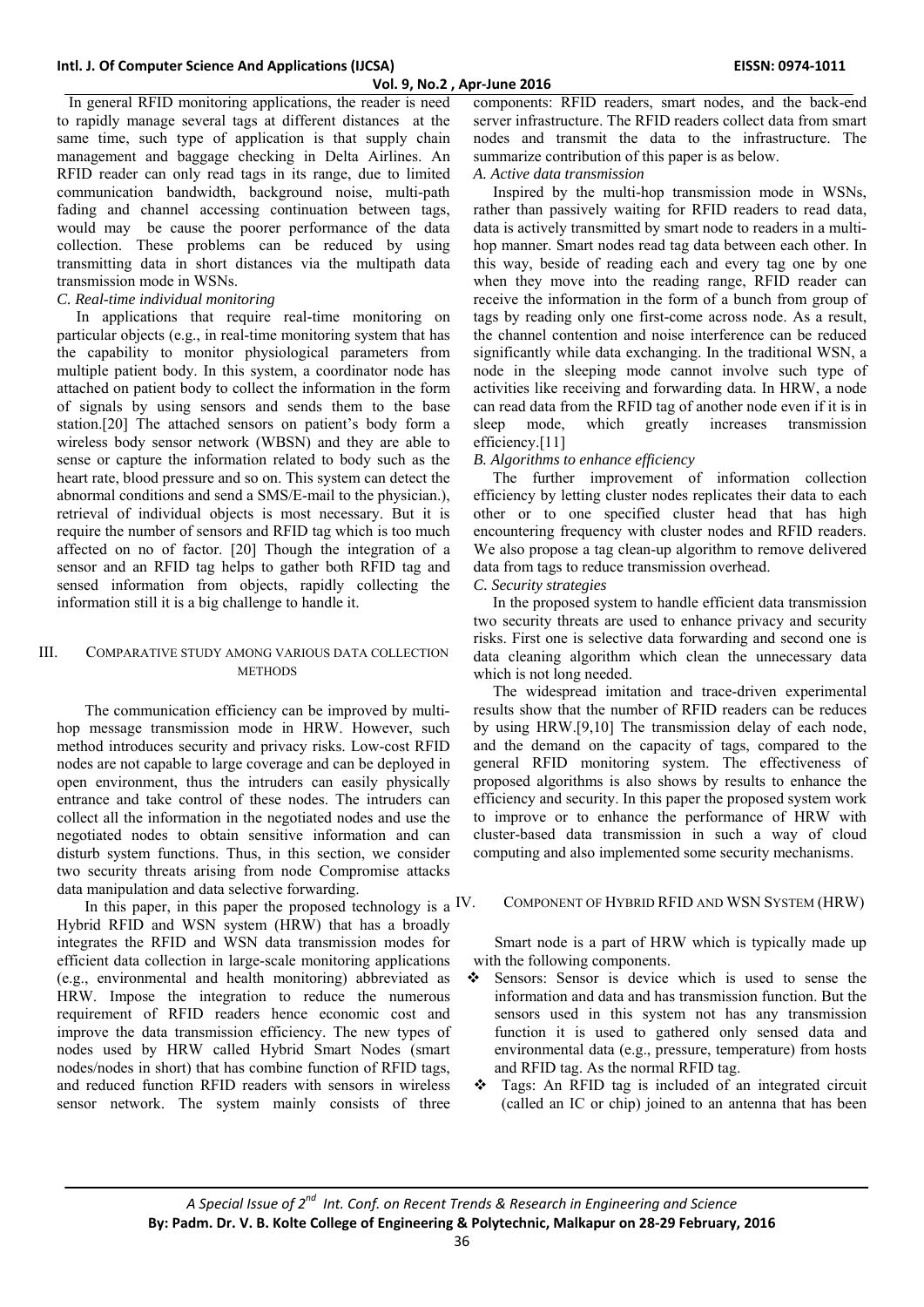printed, engraved, stamped or vapor-deposited onto a mount which is often a paper substrate or PolyEthylene Therephtalate (PET). The combination of chip and antenna is called an inlay, is then converted or inserted between a printed label and its adhesive backing or inserted into a durable structure.



*Figure1:RFID tag.* 

 $\div$  Tag's chip : The tag's chip or integrated circuit (IC) delivers enactment, memory and extended features to the tag. The chip is pre-programmed with a tag identifier (TID), a unique serial number is assigned by chip manufacturer and includes a memory bank to store the items' unique tracking identifier (called an electronic product code or EPC).



 Tag antennas: tag antenna used to collect energy and channel it to the chip to turn it on. The energy collection is depending on the ranging area off antenna and it will be able to gather data and channel toward the tag chip, and the further read range the tag will have. There is no perfect antenna for all uses. It is the application that defines the antenna specifications. To enhanced the particular frequency band some tag are used while others might be used for moral performance when attached to materials that may not work properly for wireless communication (certain fluids and metals, for example). Antennas can be made mad up with the variety of materials; they can be printed, stamped, with conductive ink, or even ether deposited onto labels. Tag with multiple antennas are more reliable than tag with single antenna, a tag's orientation can result due to areas on the tag where incoming signals cannot be easily reaped to provide sufficient energy to power on or off the chip and communication occur between RFID reader and tag chip. A tag with dual antennas is able to remove these dead zones and increase its readability but requires a particular chip.



Figure3:RFID antenna.

 Reduced-function RFID reader (RFRR). An RFID reader, also known as an intermediation, is a device that provides the link between the tag data and the initiative system software that needs the information. The reader communicates with tags that are within its field of operation, performing any number of jobs including simple continuous inventorying, clarifying (searching for tags that meet certain criteria), writing (or encoding) to select tags, etc. The reader captures data from tags by using antenna. Then this data passes to the back end server for processing. Just like RFID tags, there are numerous different sizes and types of RFID readers. Readers can be fixed in a static position in a store or factory, or incorporated in a mobile device such as a portable, handheld scanner. Readers can also be fixed in electronic equipment or devices, and in vehicles.



*Figure4: RFID antenna* 

 A cloud computing playing a vital role in environment of mobile presence services, it is a part of social network. Current information tells the detail about mobile user's disposal, movement and machine volume. Service does tracking of user id to his/her current presence information or details. Each individual mobile user has a companion list in which presence the details of that user whom he/she wants to interact within social network services. When a user moves from one level to other level, this change is naturally transmitted to each individual on the companion list.

 Server cluster technology decrease the report time and increases the search speed. For example mobile the mobile presence services searches and reveals each of them about user's friend list like a instant messaging system whenever user logs in through his/her mobile device [2]. Architecture of existence cloud which is the proposed work is shown in Figure1, Mobile user access the internet by Using 3G or Wi-Fi services and make a data link to the existence cloud. Mobile users are intent to one of the presence servers by using secure hash algorithm. In existing cloud system once the path is set up, the mobile user can request for the friend list to the existing server which is present in current cloud. And eventually the request is responded by the existence cloud after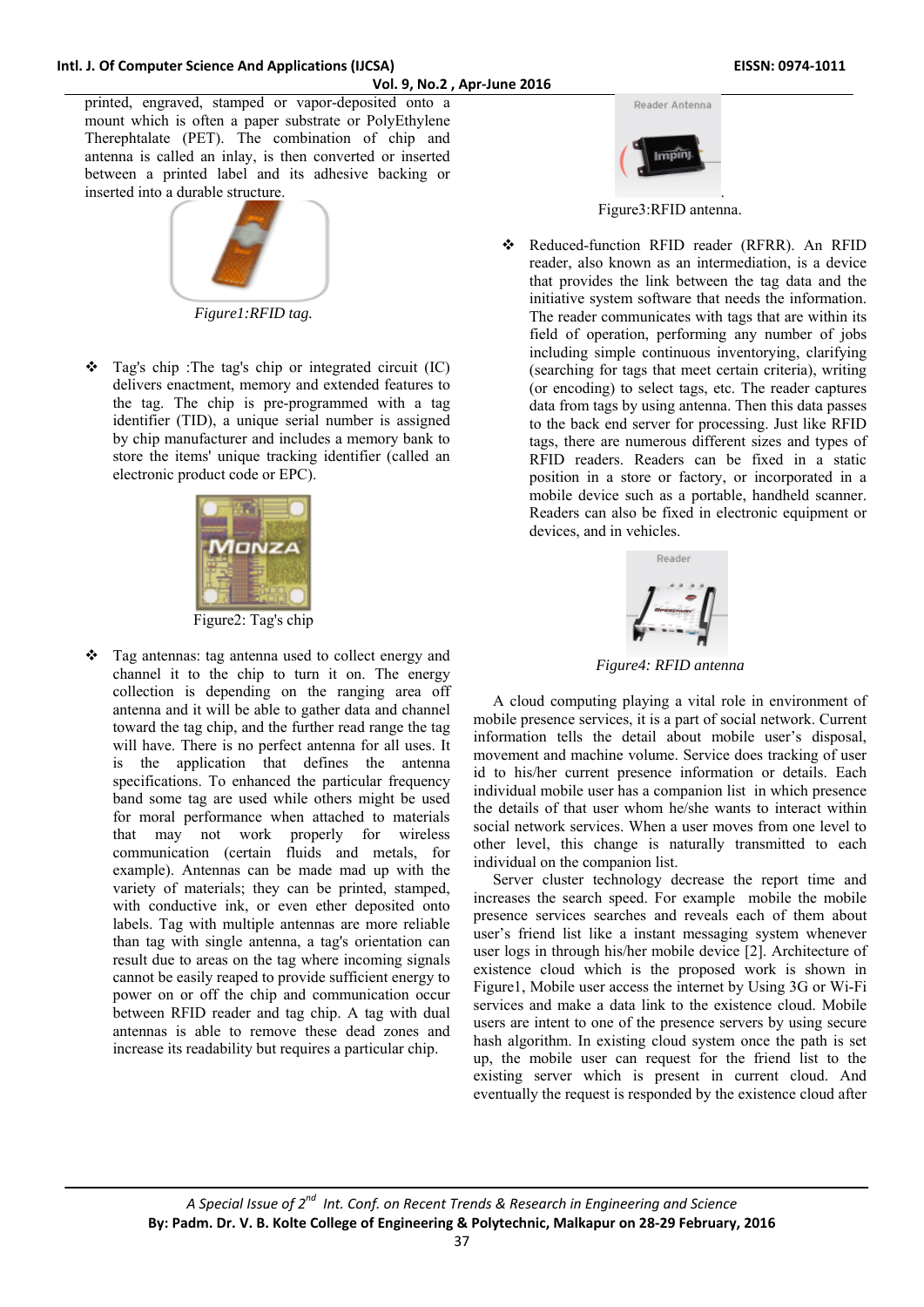finishing an efficient search of companion's presence information.



The working process of HRW system is as, RFRR with a simple ultra-high frequency reader module from usual RFID readers. An RFID reader module can be low cost as \$29, which are cheapest costs than a high-quality RFID reader (at least \$400-\$600). Using RFRR, nodes can exchange their tag data in a foresight manner. RFRR also support to store the sensed data from monitored hosts and environment into the tags. The smart nodes are reasonable to creates network as they consist of simpler and partial parts from nodes integrating RFID tag and sensor tasks and RFRR functions. Compared to high cost RFID tags, HRW can provide higher performance at the low cost instead of additional components of reducedfunction sensor and RFRR for each node. The nodes integrated with RFID tag and sensor functions and also efficient data collection with RFRR modules is done by using HRW. Each smart node has two modes: sleep mode and active mode. In the active mode, the physical information can be collected by sensor in active mode by smart node host and asks RFRR to write the data into the node's tag chip. While in the sleep mode, smart nodes in client mode means do nothing and the tag information in a node can be read by other active nodes; no matter it is in sleep mode. Since there is number of smart nodes in the system, and impact can be exist in the transmission of the collected information to RFID readers is delay tolerant, it is not necessary for all smart nodes to should active at all, which may be cause of consuming considerable battery power.

 Fig. 6 shows the general RFID architecture, and Fig. 7 represents the architecture of the HRW system. Both architectures are hierarchical. The outer layer is grouping of RFID readers connected to the back-end arrangement with high-speed backbone cables. The back-end arrangement connects to the wireless monitoring applications (e.g., database in a hospital). The considerable number of object hosts formed the lower layer that sends data to RFID readers. The difference between these two architectures is the transmission mode.in first architecture the data is directly sent to central RFID reader but in second architecture the data are transferred among the number of node then transmit to the minimum number of RFID readers.



*Figure 6.Traditional RFID architecture.* 

In Fig.3, only the nodes (hosts) in the transmission range of RFID readers can transfer their tag information to the RFID readers. As explained in introduction part, the direct transmission mode causes the channel contention and hence low successful transmission rate and reduces the speed of data collection.



*Figure 7. HRW architecture.* 

 In Fig. 7, the nodes are smart nodes in which tag information is exchange and replicate with each other by using wireless radio frequency channel channels. Each RFID reader reads tags information within its coverage of transmission. Since the data can be transmitted to the RFID reader using a multi-hop transmission mode, each RFID reader can receive the information in tags chip outside of its transmission range but nodes must be connected in HRW. In this way, HRW can quickly collect data and accelerate the data collection. After smart nodes collects the sensed data, and timestamp is appends with sensed data and stores the data in its tag chip through RFRR.

### V. V CONCLUSION

 In this paper, the proposed Hybrid RFID and WSN System (HRW) that minimizes the single-hop transmission mode of WSNs and maximizes the direction transmission mode of RFID systems by which efficiency of data collection will be increased and hence system cost will be decreased with high enactment and real-time monitoring in mobile monitoring applications. HRW is conformation of RFID readers and